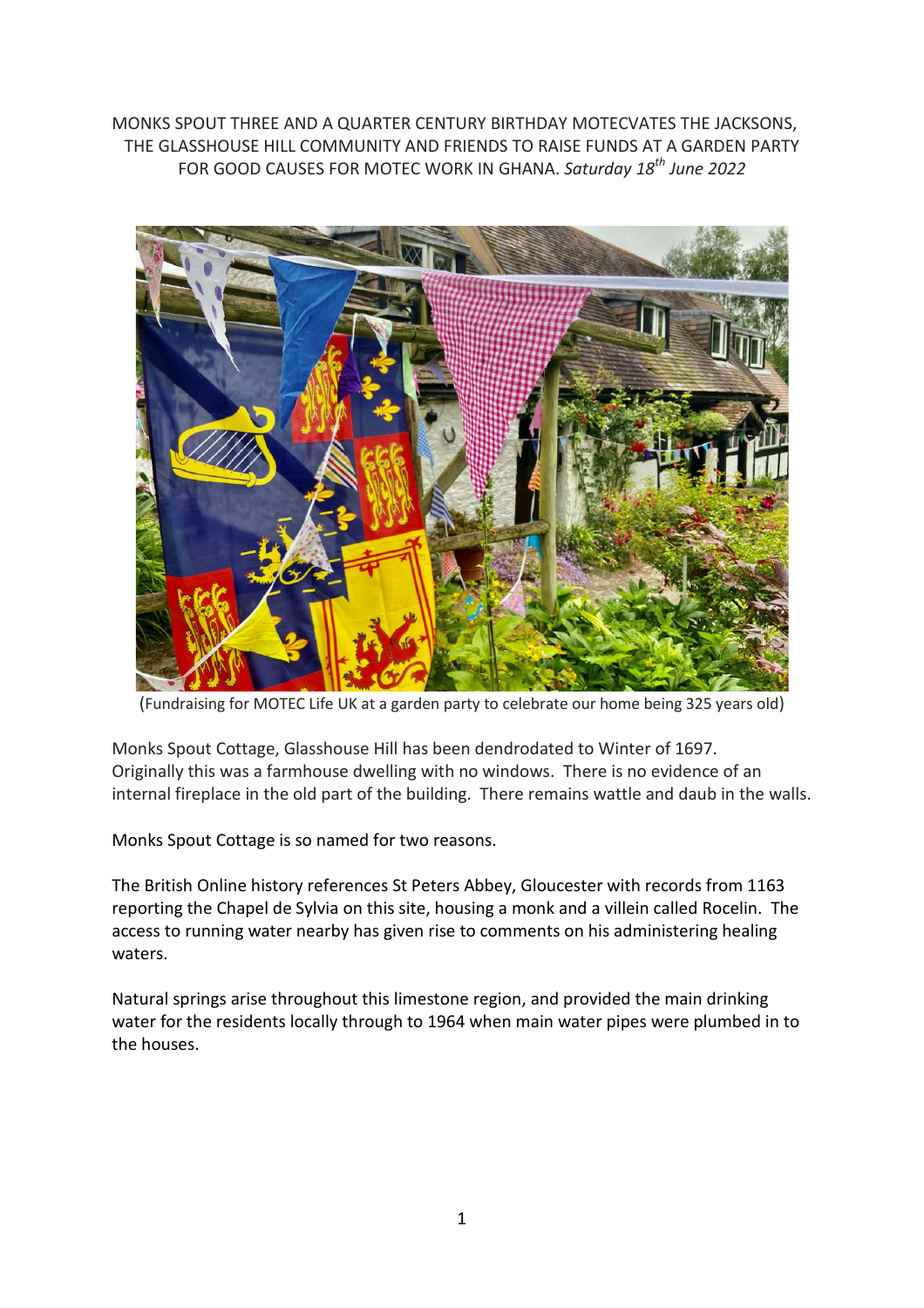

The event: The house was decked with the standard of King William III who was on the throne at the time of its build. A garden party with garden games as were played in 1697, and a slideshow sharing the work of MOTEC Life UK with our guests. Hog roast, salads, quiche followed by local strawberries and cream and home-made cake all helped by the playing of merry music appropriate for 1697.



A PowerPoint slide show displayed the work of MOTEC Life UK and Mr Paul Ofori-Atta our President addressed the 70 people present. Our Patron Mr Andrew Irwin was in attendance. Both took the opportunity to share the achievements of MOTEC with our guests.

Raffle and donations combined, raised £1,374.13 which Gift Aid will take it to £1,717.66 A tremendously successful fund-raising event.

Jane and Nigel Jackson